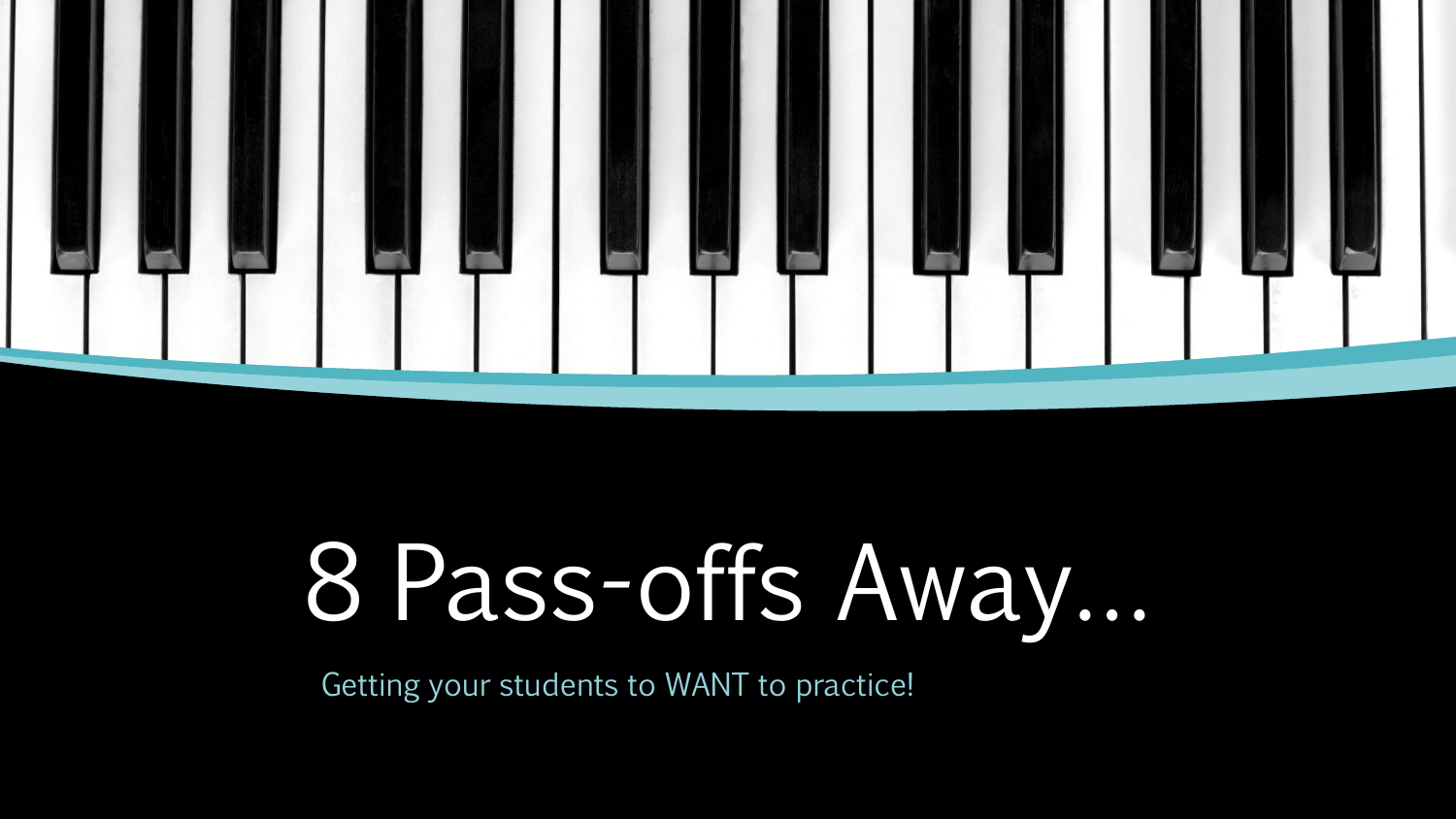#### Give each student 8 assignments per week.

- Depending on the age/level, each assignment needs to be attainable in one week.
- Give a good mix of variety. I usually give 4 technique assignments, and 4 repertoire assignments.
- Challenge your student to practice AT LEAST 5 minutes per assignment.  $(5 \text{ minutes}^* 8 \text{ assignments} = 40 \text{ minutes})$  daily.
- $\bullet$  5 days per week = 225 minutes of practice time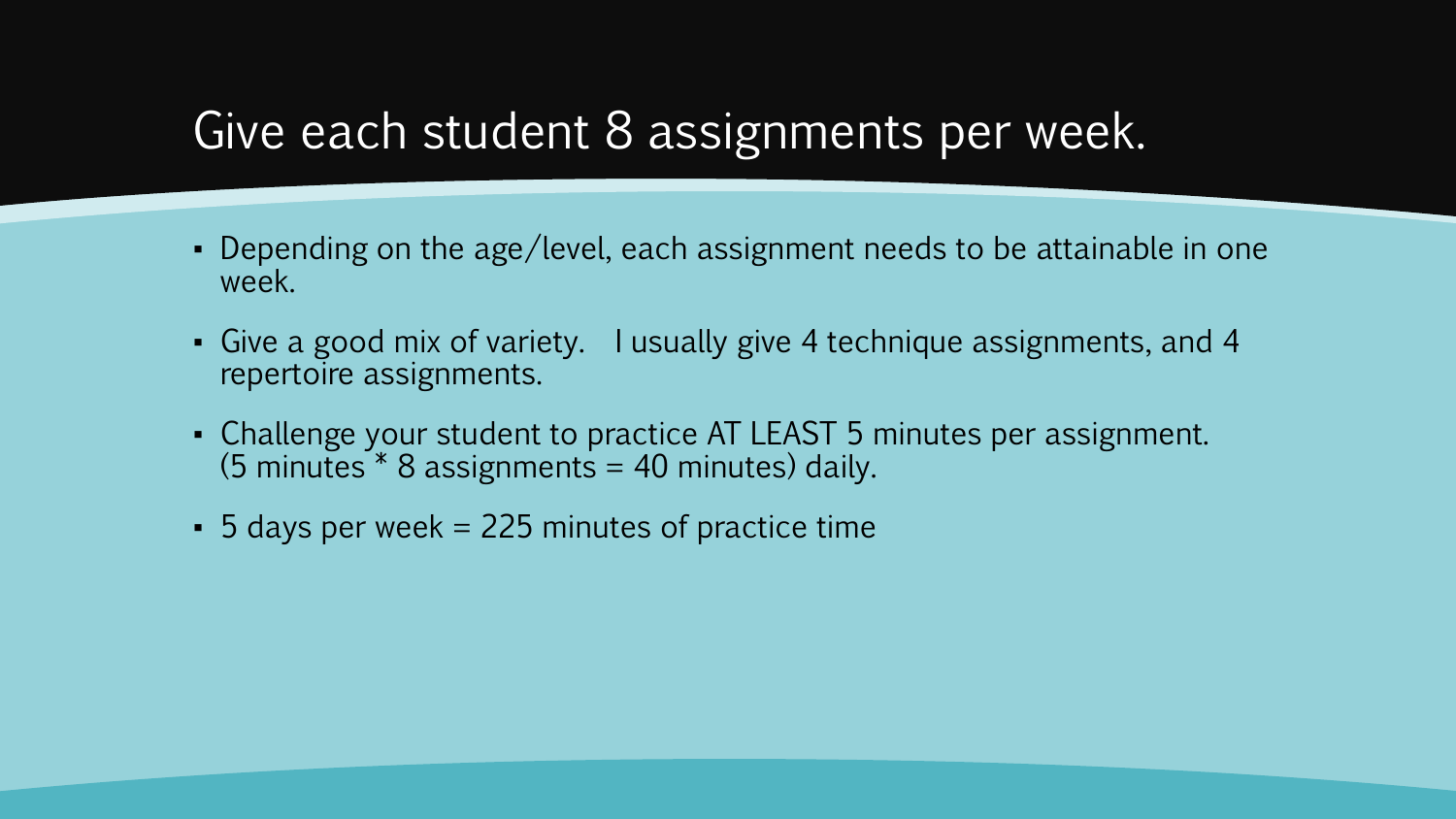### Two Content Layout with Table

- Put the dates for the semester along the top
- Students' names go down on the left column
- **Each week write in how many items they** passed off. Put this on the top of their assignment sheet for the previous week, as well as on your chart.

|       | 9/3 | 9/10 | 9/17 | 9/24 | 10/1 | 10/8        | TOT. |
|-------|-----|------|------|------|------|-------------|------|
| Sam   | 7/8 | 8/8  | 7/8  | 8/8  | 8/8  | 8/8         | 96%  |
| Suzie | 8/8 | 7/8  | 8/8  | 5/8  | Abs. | $\vert$ 7/8 | 88%  |
| Hal   | 8/8 | 6/8  | 5/8  | 8/8  | 8/8  | 8/8         | 90%  |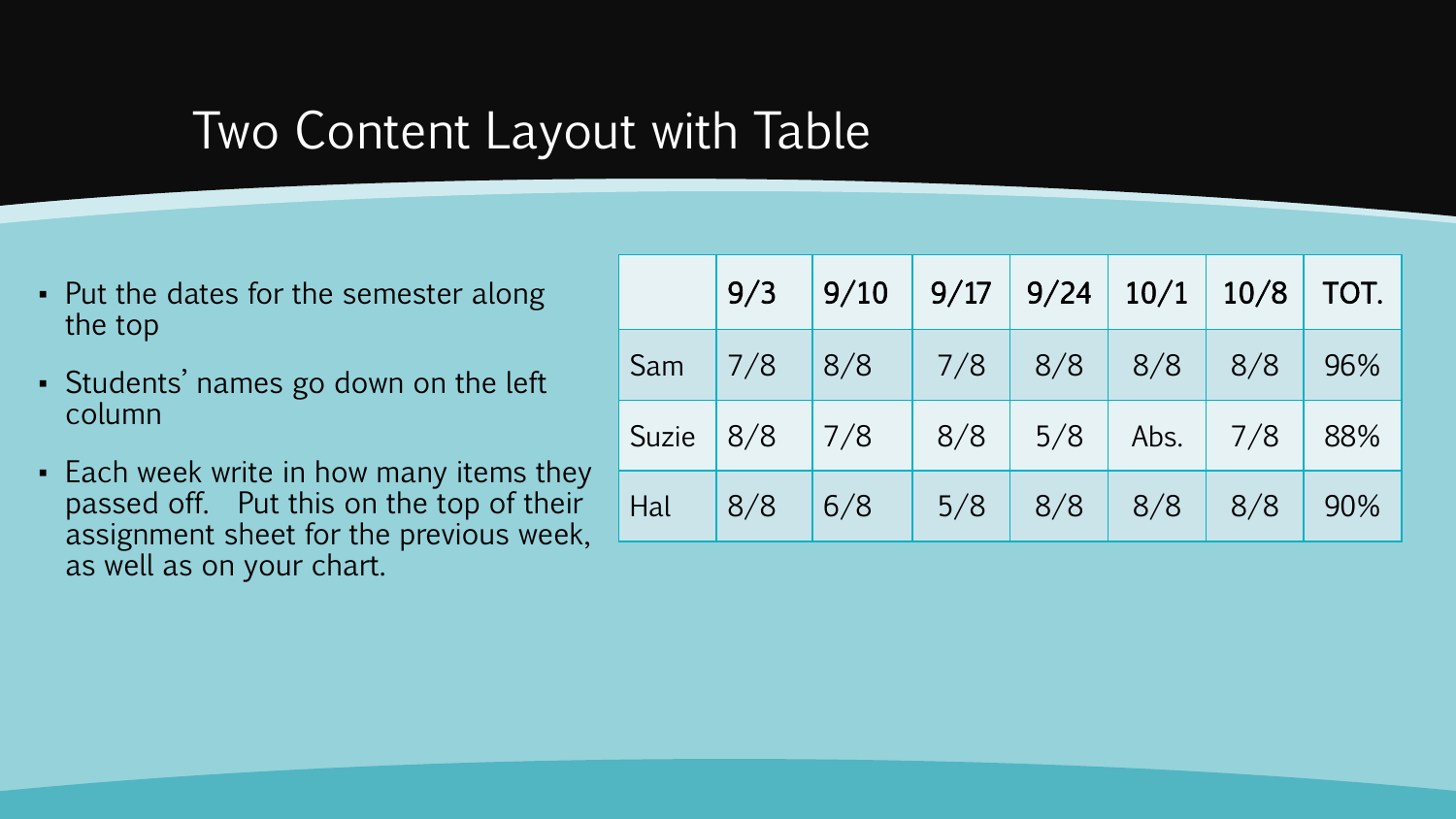## Refer to the Pass-offs and how the student is progressing

- How many things did you pass off this week?
- **How many minutes did you** practice? (Refer to the mailing label practice chart)
- "Do you see how they relate…when you practice 5 days, you came prepared and passed off EVERYTHING!! WAHOO!!!!"

| 45 min./5 days/week |  |  |    |  |  |  |  |  |  |  |  |
|---------------------|--|--|----|--|--|--|--|--|--|--|--|
| M                   |  |  | TH |  |  |  |  |  |  |  |  |
|                     |  |  |    |  |  |  |  |  |  |  |  |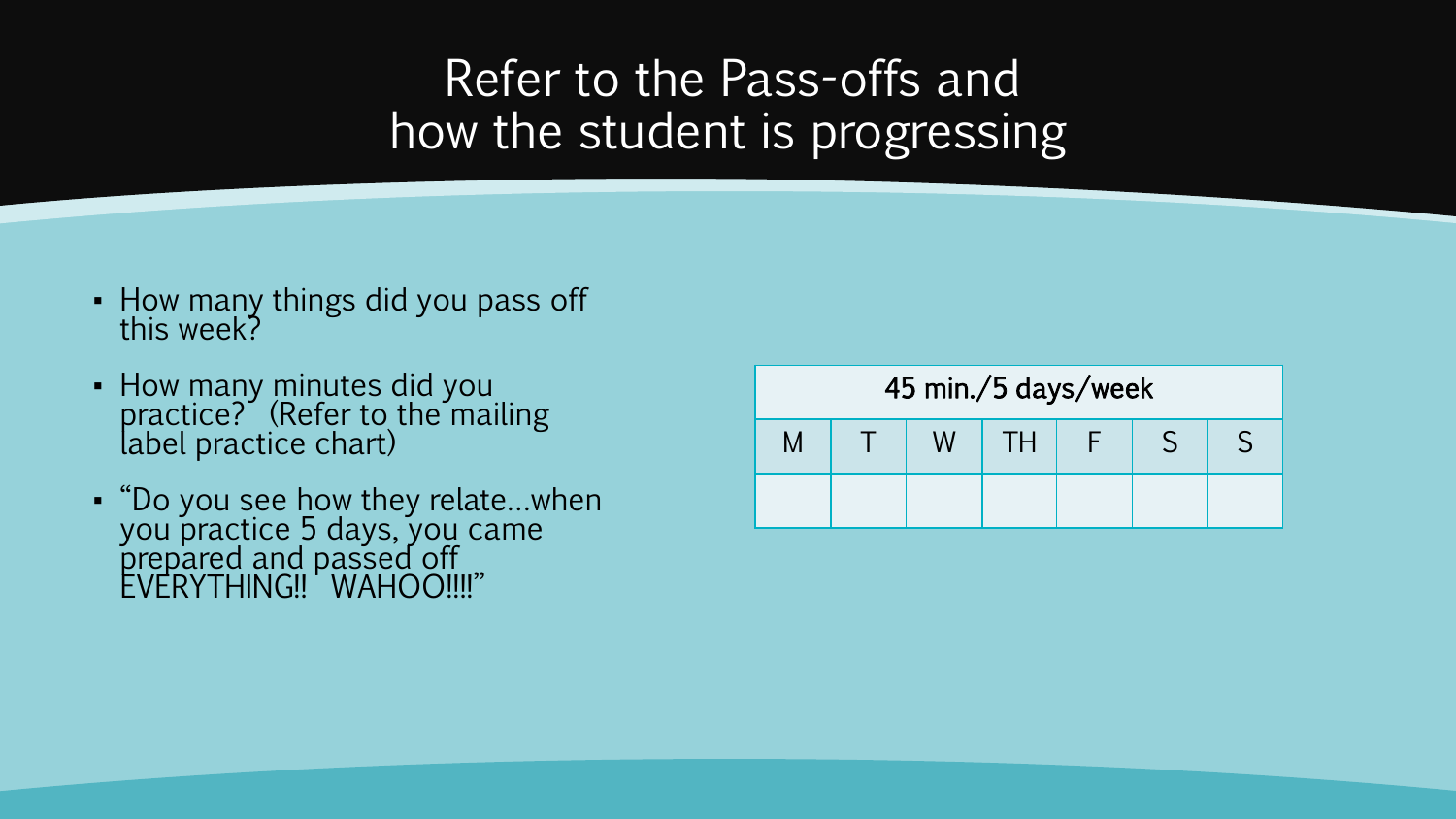Rewards Vary!

Anyone with 90% or higher earns a horseback ride during Christmas break!

Everyone with 50% or higher gets to come to the Pizza and Pool Party

Anyone "below the yellow line" (50%) is up for elimination!